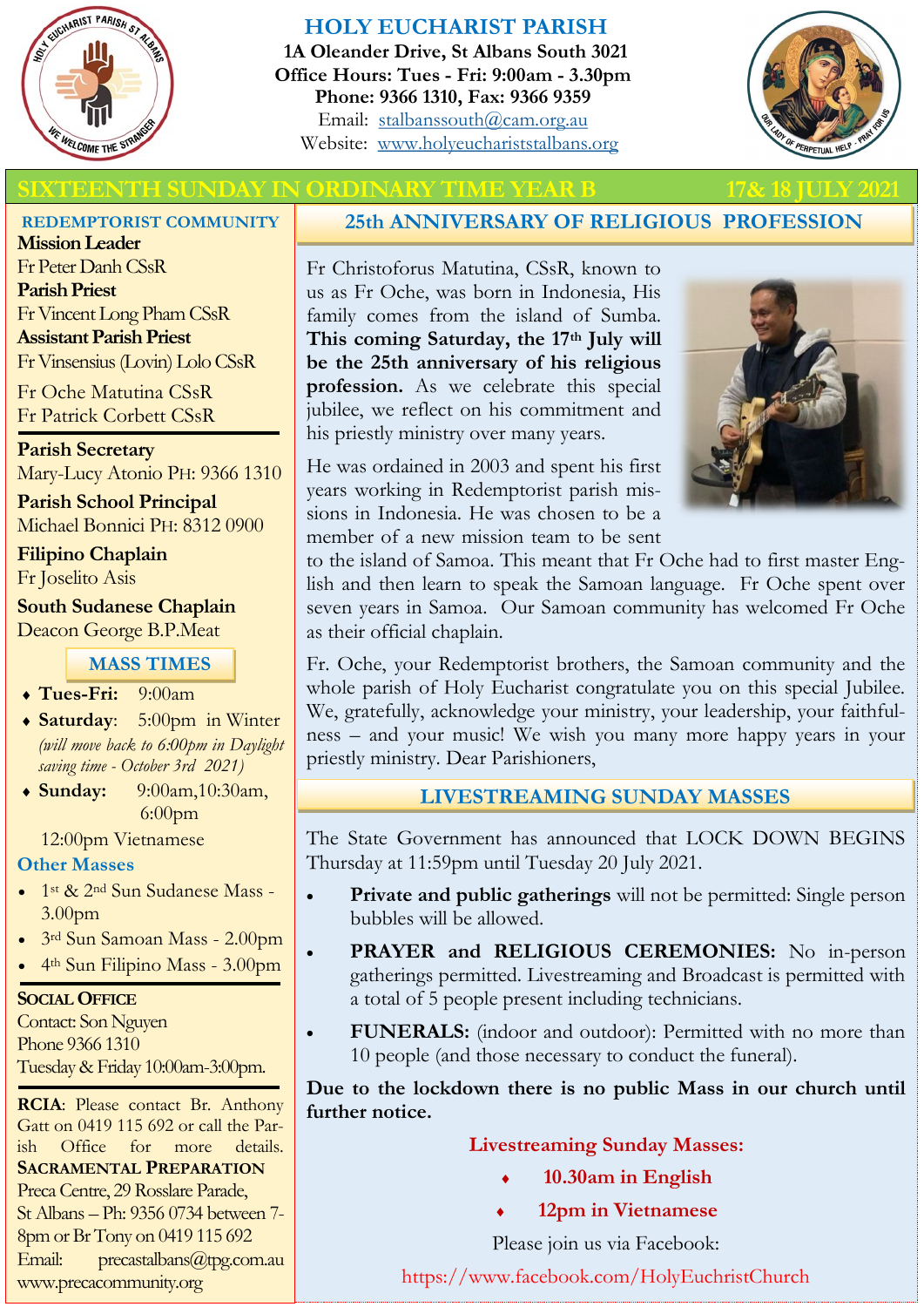# **THE LIVING WORD First reading Jeremiah 23:1-6**

#### *'Go, shepherd, and prophesy to my people Israel'*

I will gather together the remnant of my flock and raise up shepherds for them 'Doom for the shepherds who allow the flock of my pasture to be destroyed and scattered – it is the Lord who speaks! This, therefore, is what the Lord, the God of Israel, says about the shepherds in charge of my people: You have let my flock be scattered and go wandering and have not taken care of them. Right, I will take care of you for your misdeeds – it is the Lord who speaks! But the remnant of my flock I myself will gather from all the countries where I have dispersed them, and will bring them back to their pastures: they shall be fruitful and increase in numbers. I will raise up shepherds to look after them and pasture them; no fear, no terror for them any more; not one shall be lost – it is the Lord who speaks! 'See, the days are coming – it is the Lord who speaks – when I will raise a virtuous Branch for David, who will reign as true king and be wise, practising honesty and integrity in the land. In his days Judah will be saved and Israel dwell in confidence. And this is the name he will be called: The-Lord-our-integrity.'

#### **Responsorial Psalm Ps.22(23)**

#### **The Lord is my shepherd; there is nothing I shall want.**

The Lord is my shepherd; there is nothing I shall want. Fresh and green are the pastures

where he gives me repose.

Near restful waters he leads me,

to revive my drooping spirit.

#### **The Lord is my shepherd; there is nothing I shall want.**

He guides me along the right path;

he is true to his name.

If I should walk in the valley of darkness no evil would I fear.

You are there with your crook and your staff; with these you give me comfort.

## **The Lord is my shepherd; there is nothing I shall want.**

You have prepared a banquet for me in the sight of my foes.

My head you have anointed with oil; my cup is overflowing.

### **The Lord is my shepherd; there is nothing I shall want.**

Surely goodness and kindness shall follow me all the days of my life.

In the Lord's own house shall I dwell for ever and ever.

**The Lord is my shepherd; there is nothing I shall want.**

#### **Second reading Ephesians 2:13-18** *Christ Jesus is the peace between us*

In Christ Jesus, you that used to be so far apart from us have been brought very close, by the blood of Christ. For he is the peace between us, and has made the two into one and broken down the barrier which used to keep them apart, actually destroying in his own person the hostility caused by the rules and decrees of the Law. This was to create one single New Man in himself out of the two of them and by restoring peace through the cross, to unite them both in a single Body and reconcile them with God: in his own person he killed the hostility. Later he came to bring the good news of peace, peace to you who were far away and peace to those who were near at hand. Through him, both of us have in the one Spirit our way to come to the Father.

#### **Gospel Acclamation John 10:27**

Alleluia, alleluia!

My sheep listen to my voice, says the Lord;

I know them, and they follow me.

Alleluia!

#### **Gospel Mark 6:30-34**

#### *They were like sheep without a shepherd*

The apostles rejoined Jesus and told him all they had done and taught. Then he said to them, 'You must come away to some lonely place all by yourselves and rest for a while'; for there were so many coming and going that the apostles had no time even to eat. So they went off in a boat to a lonely place where they could be by themselves. But people saw them going, and many could guess where; and from every town they all hurried to the place on foot and reached it before them. So as he stepped ashore he saw a large crowd; and he took pity on them because they were like sheep without a shepherd, and he set himself to teach them at some length.

# **REFLECTION ON THE GOSPEL**

In every life, there is need for a balanced rhythm of work and recreation. With so much pain and suffering in our world at the moment, the demands of living a gospel way of life can overwhelm us and cause us to act as though everything depends on us. While we can never really escape the responsibility of being there for those in need, today's gospel reminds us that there is a time for being out on mission and a time for being with the one who calls and sends us.

The apostles have been busy—preaching, healing and driving out the "demons" as instructed. They now report back to Jesus with an account of their activities and are invited to take time to rest and recuperate.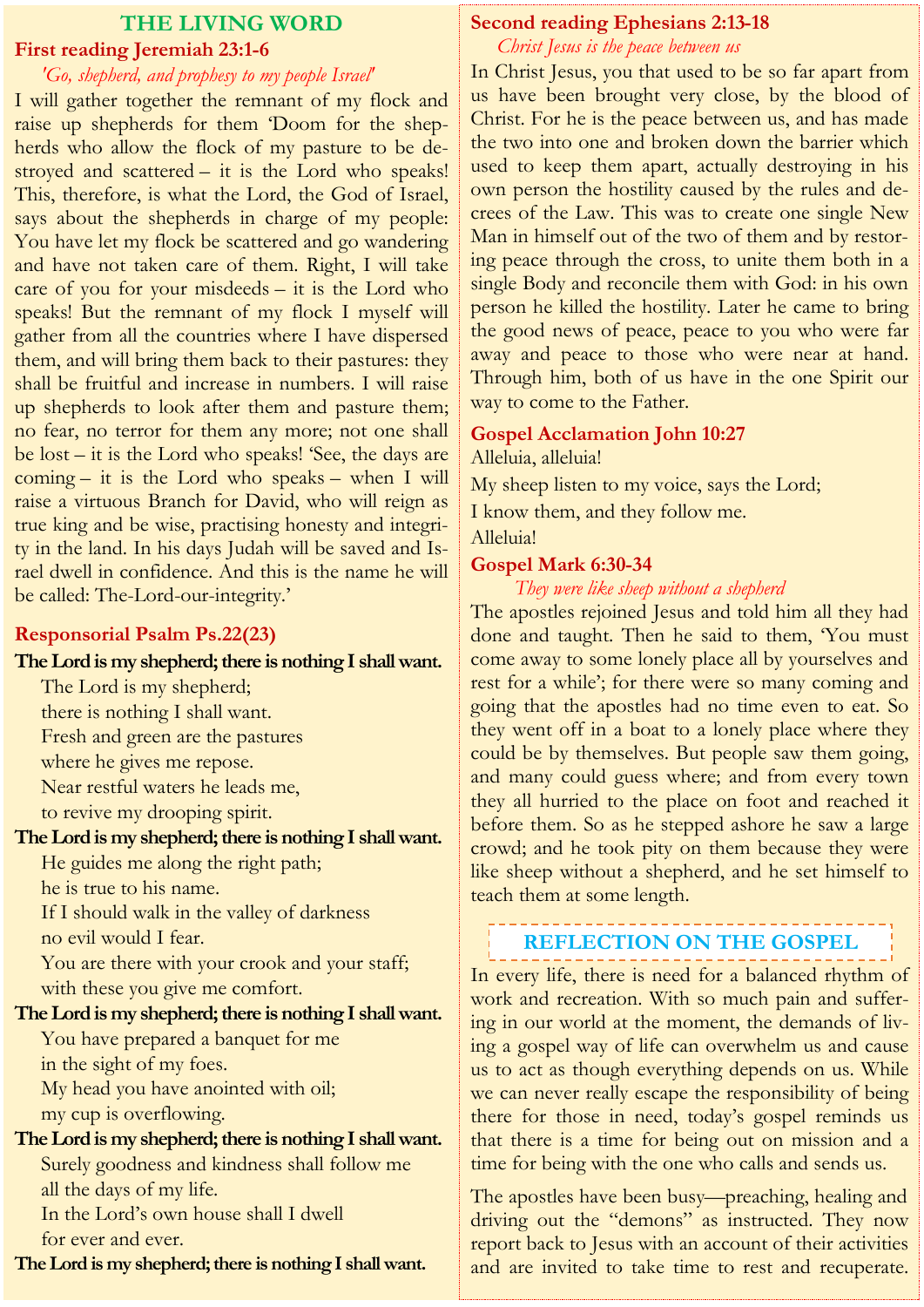"Come away to a desert place all by yourselves and rest a while" is the invitation that Jesus extends to them. The reference to desert evokes the wilderness of Sinai through which the people of Israel travelled for forty years. For the contemporary reader, it evokes the diversity of life in the desert, on the one hand, and the desertification of so much of the earth's surface as a result of tree-clearing and mindless destruction of forests on the other.

The "rest" that Jesus proposes is short-lived: the crowds pursue him. His response to these crowds is a physical one: he is "moved with compassion". The Greek verb for being moved with compassion suggests a "gut" reaction in Jesus: he is physically affected in the depths of his being by the plight of the people who are "like sheep without a shepherd", and he is ready to do something about it. As the story continues, we find Jesus inviting his disciples to accept responsibility for relieving the hunger of the people in the desert. "You give them something to eat" is his instruction to those who would turn the people away.

Like the Israelites of old, the afflicted Earth community in any age needs good leaders or "shepherds" who will "practice justice and righteousness in the land", as the first reading from the prophet Jeremiah reminds us. The Hebrew word for justice in this context refers to justice in the law courts. The word for righteousness is about right relationship at every level. Jesus demonstrates for his disciples and for us what justice and righteousness entail.

As the gospel story unfolds, we find that Jesus' disciples are well meaning, though slow to learn. They are a bit like us in that. The more we take time to reflect, however, the more likely we are to respond with the compassionate heart of the "shepherd", and the more likely we are to achieve lasting justice and right relationship in a world of unconscionable disparities and unprecedented displacement of peoples and of other-than-human species. We might advocate at this time for a more equitable distribution of vaccines so that all may know the saving power of God.

#### **By Veronica M. Lawson RSM**

#### **POPE FRANCIS RELEASED FROM HOSPITAL RETURNS TO VATICAN**

*The Pope leaves Gemelli hospital on Wednesday morning and visits the Basilica of Saint Mary Major to pray before the icon of the Virgin Mary Salus Populi Romani before returning to the Vatican just before 12 pm.*

The Director of the Holy See Press Office, Matteo Bruni, has confirmed that the Holy Father was discharged from Agostino Gemelli Hospital shortly after 10.30 this morning.

In responding to questions from jour nalists, he noted that "Before returning to the Vatican, the Pope went to the Basilica of Saint Mary Major where, before the icon of the Virgin Mary Salus Populi Romani, he expressed his gratitude for the success of his surgery and offered a prayer for all the sick, especially those he had met during his stay in hospital. Shortly before midday he returned to Casa Santa Marta."



Pope Francis later sent a tweet via his @Pontifex profile: "I thank all those who have been close to me with prayer and affection during my hospital stay. Let us not forget to pray for the sick and for those who assist them."

#### **Hospitalization and surgery**

Wide media coverage focused on the Pope's operation and hospitalization. It began quietly after the noontime Angelus of July 4th. In the early afternoon that day, the Director of the Press Office issued a statement that instantly became breaking news on what would usually be a sleepy summer Sunday in Rome, when he said the Pope had left his Casa Santa Marta residence and headed to the Agostino Gemelli University Hospital for a "scheduled surgery". Finally, close to midnight the Press Office issued the first medical bulletin noting that the Pope "has reacted well" to the operation due to a "diverticular stenosis of the sigma".

#### **The affection of the world**

His hospitalization marked the beginning of a week in which the eyes of the world moved from Saint Peter's Square to the tenth floor of Gemelli Hospital. Crowds began to gather outside the hospital, looking up out at the 10th floor windows out of curiosity, but also to accompany in prayer Pope Francis convalescing in the rooms up there. Among the first to wish the Pope a speedy recovery are Patriarch Bartholomew I and the Imam of al-Azhar Al Tayyeb. Soon from every part of the world, especially via social media, messages full of affection flooded in. Among the most expressive ones were cards from children hospitalized in Pediatric Oncology, a department located in front of the Pope's recovery rooms. The Pope visited with some of them on Monday afternoon and blessed them together with their families and the hospital staff.

#### **Close to the sick**

Daily mid-day medical updates marked the days of his hospitalization with reassuring press bulletins describing the Pope as alert and doing well after his operation. They then recounted his continuing recovery up to the completion of his postoperative treatment on Monday, when it was announced a few more days were added to his expected week-long hospitalization in order to complete the needed therapy. As concern for the Pope's state of health became less urgent, the Pope's stay at Gemelli Hospital presented opportunities to show his closeness to the sick and underscore the universal responsibility to assist and help them.

The highlight came last Sunday when the Pope made his first public appearance for the noontime Angelus led from the balcony of the tenth floor rooms. The crowds below cheered the Pope when he appeared, noticing he looked like he was doing well with his recovery. The Pope made an appeal for "good health service, accessible to all". He also stressed that no one, from sick children to the elderly, should be "left alone" and that everyone "may receive the anointing of listening, closeness, tenderness and care."

#### **By Alessandro De Carolis**